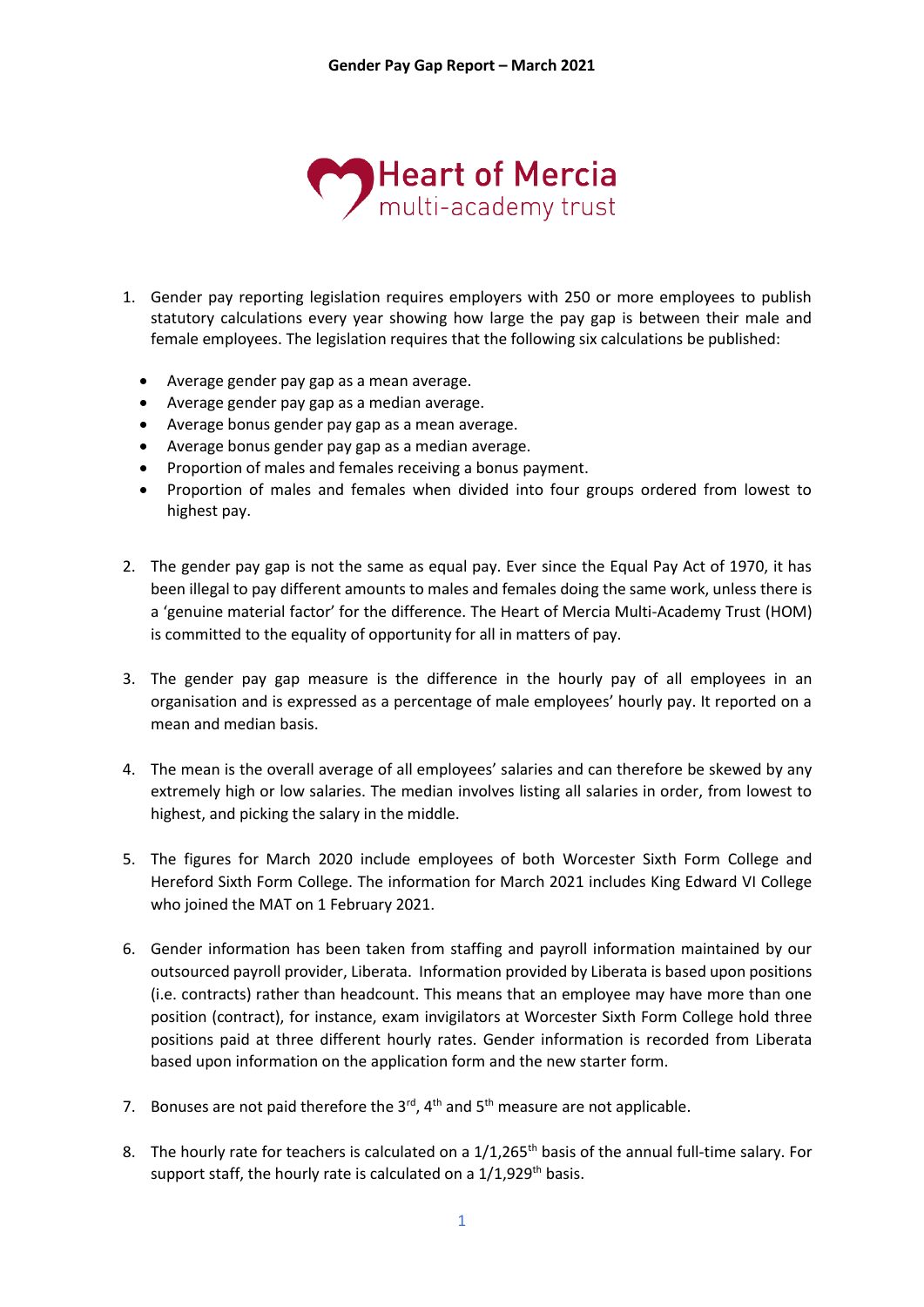9. HOM applies the Sixth Form College Association (SFCA) national pay scales for both teaching and support staff. Teachers start their careers on point one of the scale and progress by one point each year, based upon successfully completing their objectives, up to point nine which is the highest point on the teachers' pay scale. Support staff are assigned to a range of points on the support staff pay scale which reflects the type of work and responsibilities undertaken. Support staff progress in a similar way until they reach the top of their range.

#### **Statutory reporting:**

|                                                                          | <b>March 2020</b> | <b>March 2021</b> |
|--------------------------------------------------------------------------|-------------------|-------------------|
| Average gender pay gap as a<br>mean average                              | 20%               | 19%               |
| Average gender pay gap as a<br>median average                            | 47%               | 50%               |
| Average bonus gender pay gap<br>as a mean average                        | N/A               | N/A               |
| Average bonus gender pay gap<br>as a median average                      | N/A               | N/A               |
| Proportion of<br>males<br>and<br>females receiving a<br>bonus<br>payment | N/A               | N/A               |

Proportion of males and females when divided into four groups ordered from lowest to highest pay:

|              | <b>March 2020</b> |      |        | <b>March 2021</b> |
|--------------|-------------------|------|--------|-------------------|
| Quartile     | <b>Female</b>     | Male | Female | <b>Male</b>       |
| Upper        | 60%               | 40%  | 57%    | 43%               |
| Upper middle | 56%               | 44%  | 57%    | 43%               |
| Lower middle | 73%               | 27%  | 78%    | 22%               |
| Lower        | 79%               | 21%  | 73%    | 27%               |

In March 2021, the mean pay gap can be simply expressed as follows:

A female working for HOM would be earning 81p compared to a male earning £1.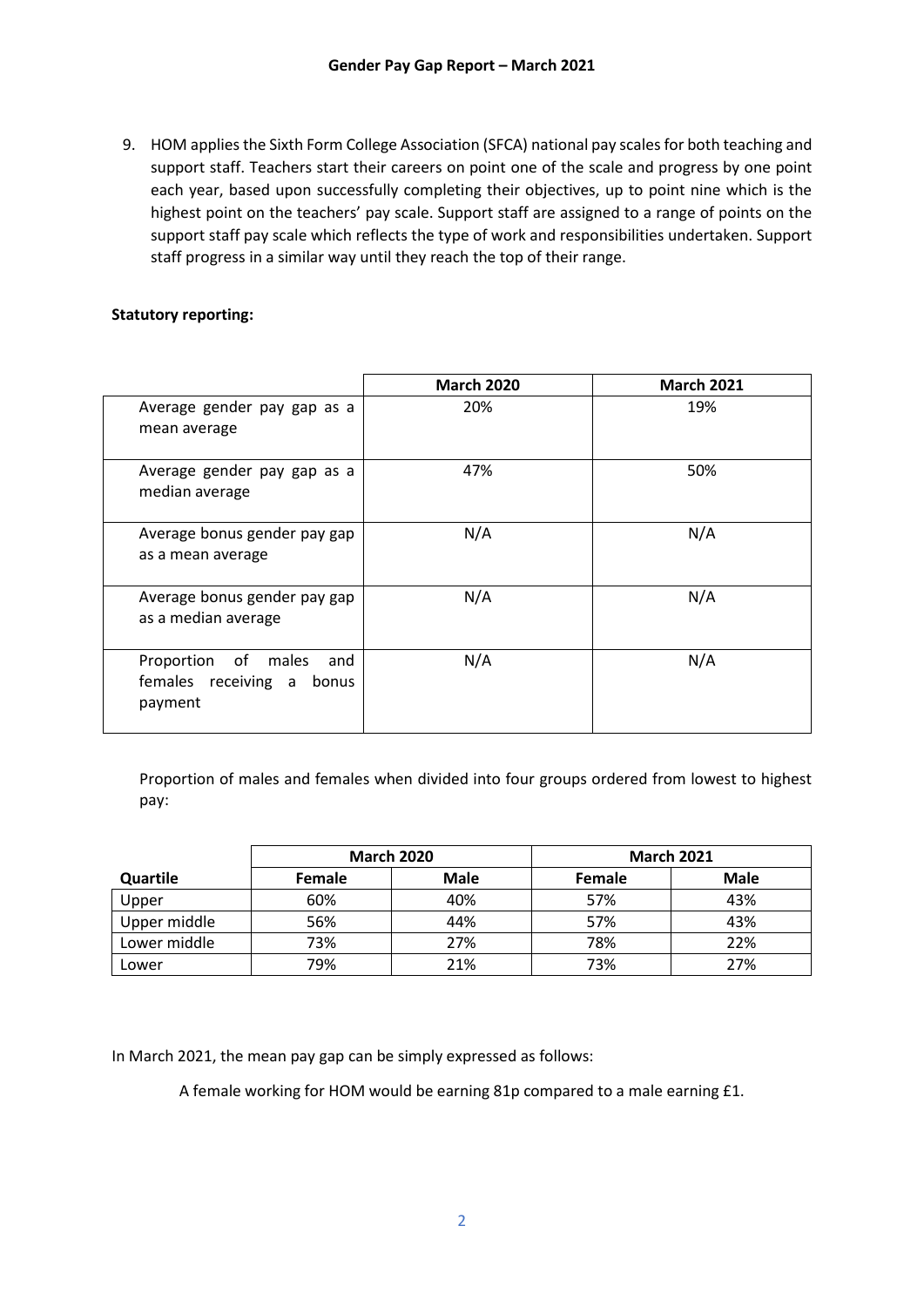### **Interpretation:**

# **Gender Split**

10. The gender split has remained consistent over the two-year period even with the inclusion of an additional college in February 2021. **The ratio of females to males is 2 to 1**.



The gender split in each of the colleges is broadly similar:

|                | 2020           |     | 2021   |      |
|----------------|----------------|-----|--------|------|
|                | Male<br>Female |     | Female | Male |
| HOM (Total)    | 67%            | 33% | 66%    | 34%  |
| Hereford       | 68%            | 32% | 68%    | 32%  |
| Worcester      | 65%            | 35% | 71%    | 29%  |
| King Edward VI | N/A            | N/A | 60%    | 40%  |

The 2021 data for Worcester provided by Liberata contains a detailed breakdown of casual contracts. This was not provided for 2020.

# **Occupation split**

11. Our employees can be broadly split by occupation as being either teachers (including senior leaders) and support staff. The occupational split has remained consistent with the Trust employing more support staff than teachers. **We employ more support staff than teachers.**

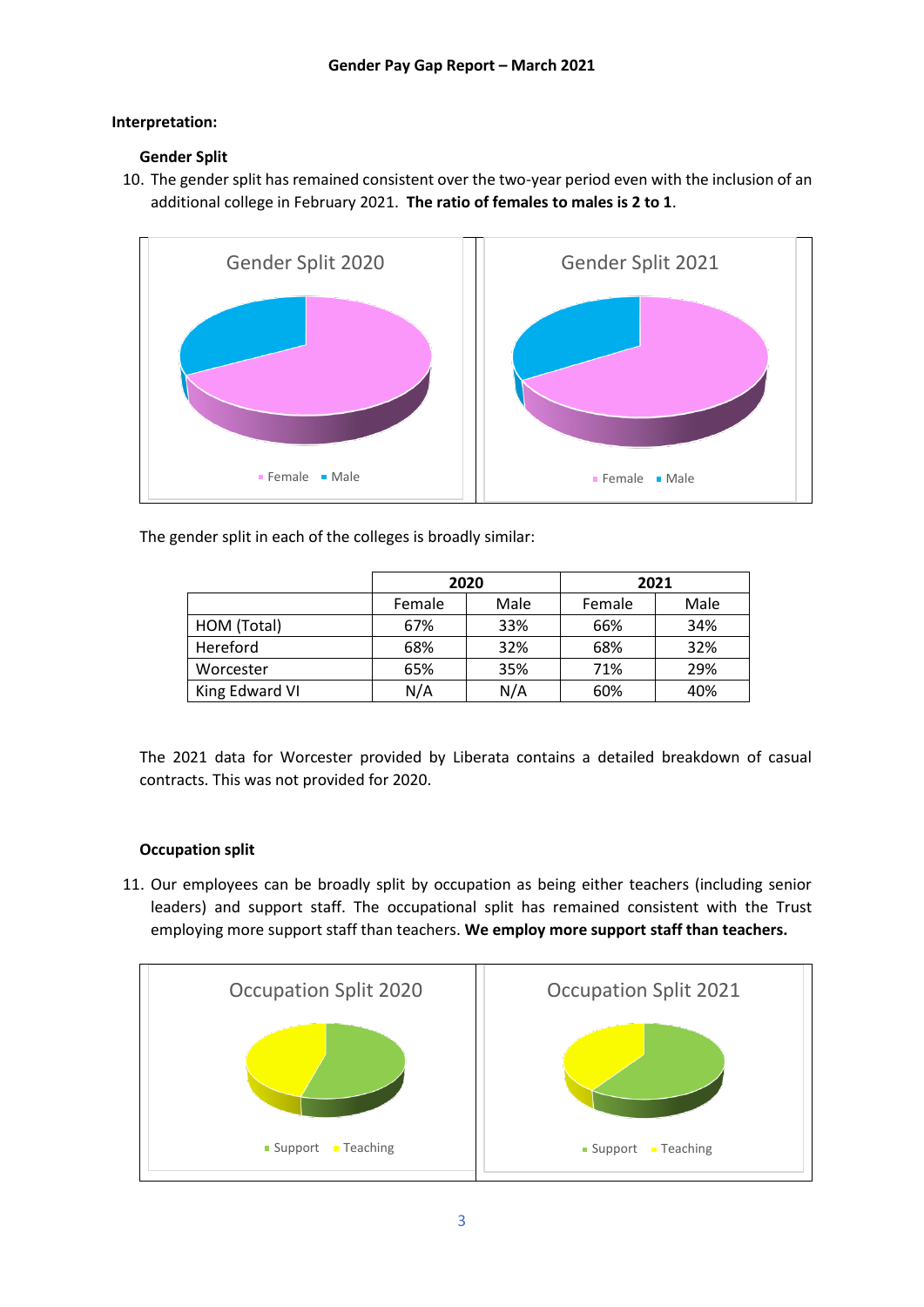|                |                     | 2020 | 2021    |          |  |
|----------------|---------------------|------|---------|----------|--|
|                | Teaching<br>Support |      | Support | Teaching |  |
| HOM (Total)    | 54%                 | 46%  | 59%     | 41%      |  |
| Hereford       | 57%<br>43%          |      | 56%     | 44%      |  |
| Worcester      | 49%                 | 51%  | 69%     | 31%      |  |
| King Edward VI | N/A                 | N/A  | 54%     | 46%      |  |

The occupation split in each of the colleges is broadly similar:

The 2021 data for Worcester provided by Liberata contains a detailed breakdown of casual contracts. This was not provided for 2020. The college employs a number of casual Exams staff who have multiple positions / contracts paid at three different hourly rates.

#### **Gender split by occupation**

12. In March 2020, 57% of male employees were teachers (including senior leaders) whereas only 40% of female employees were teachers (including senior leaders).



In March 2021, 51% of male employees were teachers (including senior leaders) whereas only 36% of female employees were teachers.



**The percentage of women working in support roles has increased from 60% to 64%.**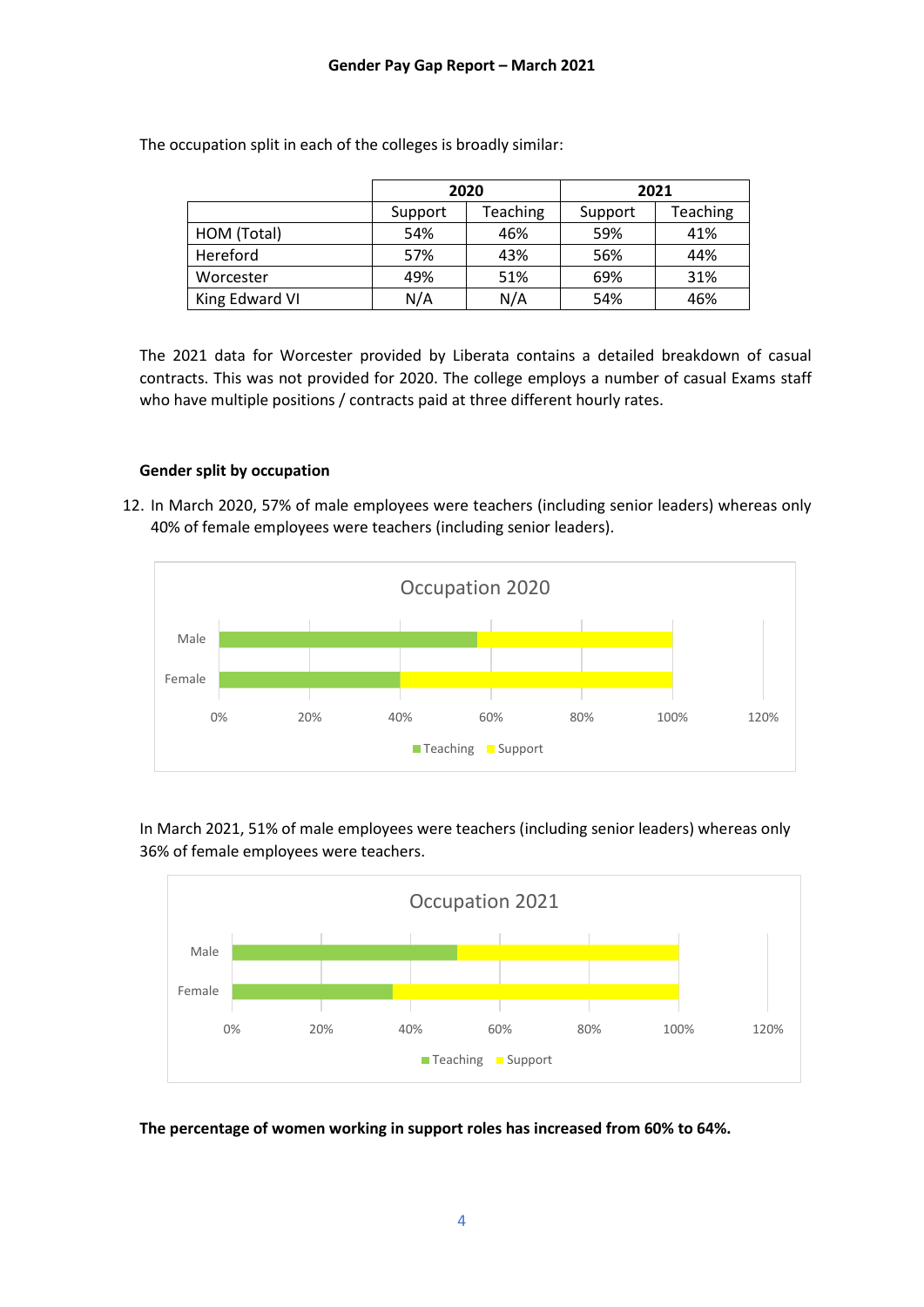In 2021, the HOM average (mean) hourly for a teacher was £33.06 compared to £11.90 for support staff.

The Sixth Form Colleges Association Workforce Survey 2020, published in November 2020, found that:

- The gender split for teachers was 58% female and 42% male. HOM reflects this split in both years.
- 71% of support staff working in the sector were female. HOM employed slightly more at 74% in 2020 and 72% in 2021.

# **HOM hourly pay gap**

13. In March 2020, females earnt 80p for every £1 that males earnt when comparing the mean (average) hourly pay. Their mean hourly pay was 20% lower than for men. This increased to 81p in March 2021. When comparing the median hourly pay, the female median hourly pay was 47% lower than male In 2020.

|                |      | Mean pay gap | Median pay gap |      |  |
|----------------|------|--------------|----------------|------|--|
|                | 2020 | 2021         | 2020           | 2021 |  |
| HOM            | 20%  | 19%          | 47%            | 50%  |  |
| Hereford       | 20%  | 16%          | 48%            | 29%  |  |
| Worcester      | 25%  | 23%          | 46%            | 52%  |  |
| King Edward VI | N/A  | 16%          | N/A            | 55%  |  |

14. The breakdown was:

15. The Office for National Statistics reported that the gender pay gap in April 2020 among all employees was 15.5% in 2020, down from 17.4% in 2019 with COVID-19 not having a significant impact upon the figures. **The gender pay gap at HOM is above the national average**.

https://www.ons.gov.uk/employmentandlabourmarket/peopleinwork/earningsandworkinghour s/bulletins/genderpaygapintheuk/2020

# **Teaching hourly pay gap**

- 16. In March 2020, female teachers earnt 96p for every £1 that males earnt when comparing the mean (average) hourly pay. Their mean hourly pay was 4% lower than for males. When comparing the median hourly pay, this was the same for both female and male teachers. **Using the median measure, there is no gender pay gap amongst teachers.**
- 17. The breakdown was:

|                |      | Mean pay gap | Median pay gap |      |  |
|----------------|------|--------------|----------------|------|--|
|                | 2020 | 2021         | 2020           | 2021 |  |
| HOM            | 4%   | 3%           | 0%             | 0%   |  |
| Hereford       | 7%   | 5%           | 0%             | 0%   |  |
| Worcester      | 0%   | 1%           | 0%             | 0%   |  |
| King Edward VI | N/A  | 2%           | N/A            | 0%   |  |

The Sixth Form Colleges Association Workforce Survey 2020, published in November 2020, found the average pay gap for female teachers to be 2%.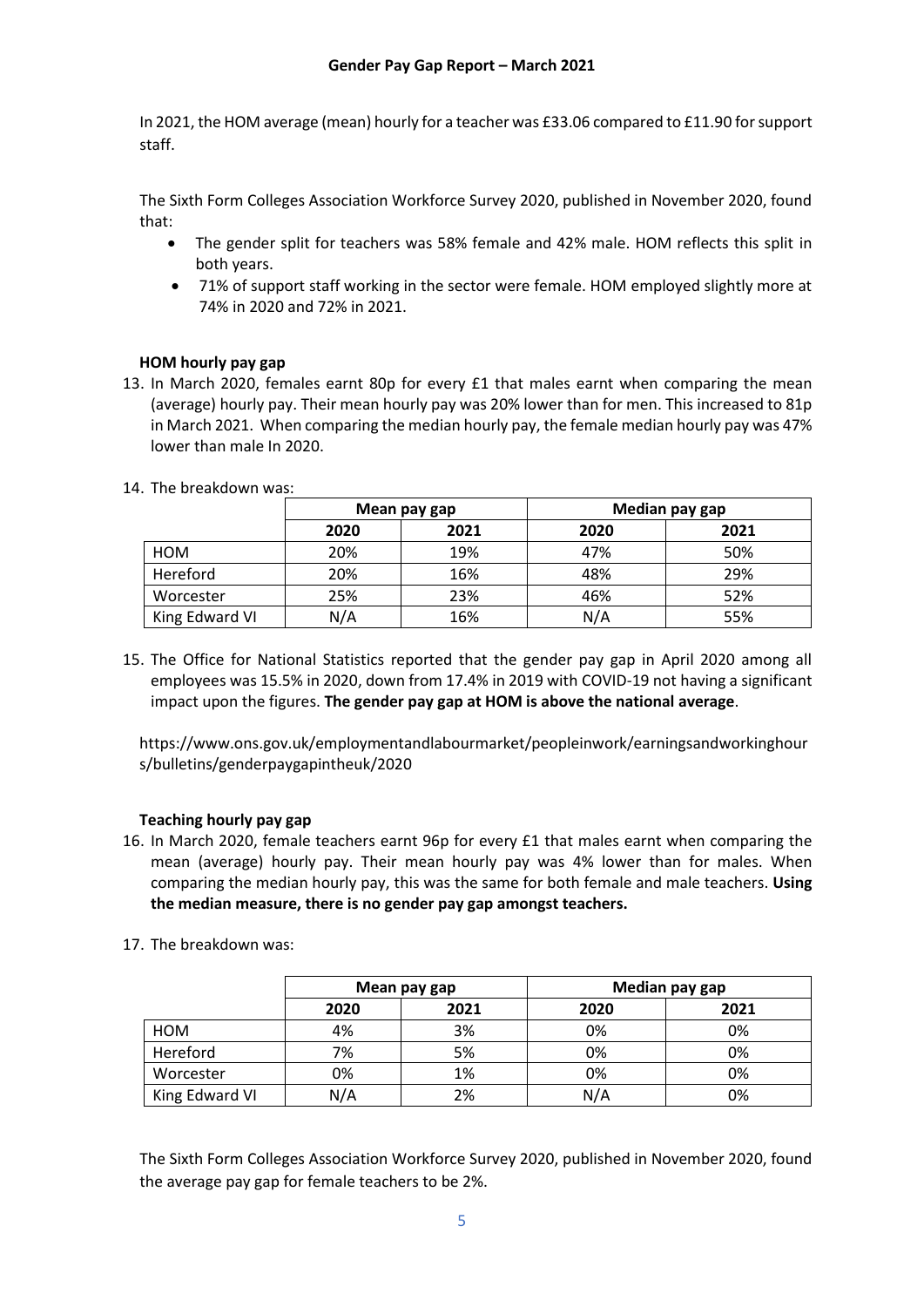### **Support staff hourly pay gap**

- 18. In HOM, female support staff 86p for every £1 that males earn when comparing the mean (average) hourly pay. Their mean hourly pay is 14% lower than male's. This improved to 89p in March 2021.
- 19. When comparing the median hourly pay, the female median hourly pay is 15% lower than the male.
- 20. The breakdown was:

|                |      | Mean pay gap | Median pay gap |      |  |
|----------------|------|--------------|----------------|------|--|
|                | 2020 | 2021         | 2020           | 2021 |  |
| HOM            | 14%  | 11%          | 15%            | 0%   |  |
| Hereford       | 15%  | 12%          | 17%            | 12%  |  |
| Worcester      | 10%  | 16%          | 11%            | 2%   |  |
| King Edward VI | N/A  | 19%          | N/A            | 10%  |  |

The median pay gap for HOM has reduced to zero in 2021. The median hourly rate was:

|     |             | 2020          | 2021        |               |  |
|-----|-------------|---------------|-------------|---------------|--|
|     | <b>Male</b> | <b>Female</b> | <b>Male</b> | <b>Female</b> |  |
| HOM | £11.87      | £10.05        | £9.94       | £9.94         |  |

This is due to the inclusion of the additional casual contracts at Worcester Sixth Form College.

The Sixth Form Colleges Association Workforce Survey 2020, published in November 2020, found the average pay gap for female support staff to be 6%. **The pay gap for support staff at HOM is considerably wider.**

#### **Pay quartiles**

21. In HOM, females occupy 57%of the highest paid jobs and 73% of the lowest paid jobs.

| Quartile          |     | <b>HOM</b> |     | Worcester |     | <b>Hereford</b> |     | <b>Teachers</b> |     | <b>Support</b> |
|-------------------|-----|------------|-----|-----------|-----|-----------------|-----|-----------------|-----|----------------|
| <b>March 2020</b> |     | М          |     | М         |     | M               |     | М               |     | M              |
| Upper             | 60% | 40%        | 59% | 41%       | 61% | 39%             | 50% | 50%             | 61% | 39%            |
| Upper middle      | 56% | 44%        | 54% | 46%       | 57% | 43%             | 69% | 31%             | 77% | 23%            |
| Lower middle      | 73% | 27%        | 68% | 32%       | 75% | 25%             | 62% | 38%             | 77% | 23%            |
| Lower             | 79% | 21%        | 80% | 20%       | 78% | 22%             | 54% | 46%             | 80% | 20%            |

| Quartile          |     | ном |     | Worcester |     | <b>Hereford</b> |     | <b>Teachers</b> | Support |     |
|-------------------|-----|-----|-----|-----------|-----|-----------------|-----|-----------------|---------|-----|
| <b>March 2021</b> |     | М   |     | М         |     | М               |     | М               |         | М   |
| Upper             | 57% | 43% | 65% | 35%       | 64% | 36%             | 51% | 49%             | 65%     | 35% |
| Upper middle      | 57% | 43% | 62% | 38%       | 57% | 43%             | 63% | 37%             | 75%     | 25% |
| Lower middle      | 77% | 22% | 74% | 26%       | 72% | 28%             | 60% | 40%             | 72%     | 28% |
| Lower             | 73% | 27% | 82% | 18%       | 77% | 22%             | 59% | 41%             | 76%     | 24% |